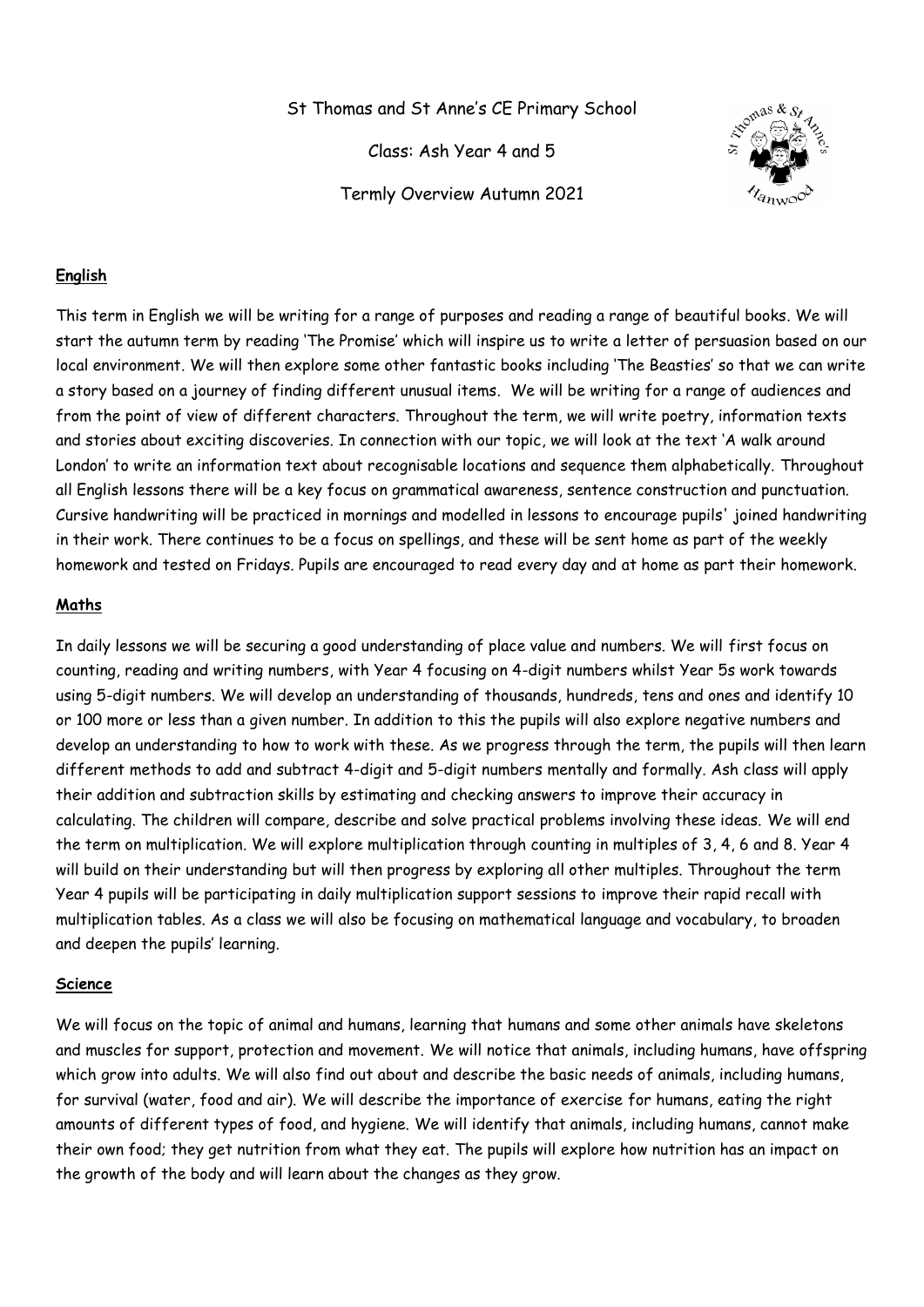### **Topic – Industrial Inventors**

As part of our topic we will learn about our local area and how life in Shropshire and the whole of Britain was transformed during 1750-1850. We will explore The Victorian era as it was a time of significant change in technology and trade. The Industrial Revolution saw new inventions, like the steam engine, completely change the way people lived, and how they worked. The pupils will learn about the iconic Thomas Telford and his impressive infrastructure projects that are still being used today.

#### **Art- All Work and No Play**

In art this term we will be focusing on the work of L.S Lowry whose work had a huge influence from the landscape that surrounded him. While studying his art work, the pupils will increase their understanding of using different techniques, effects and colour to form art pieces of their own. Linking with our topic work on Industry, some of Lowry's art work captures scenes of life from the industrial England. Pupils will experiment with different drawing and painting materials to see how Lowry's develop his art work and they will be encouraged to use specific vocabulary to share and evaluate their pieces of work.

# **D & T**

As part of design and technology this term we will develop and use our knowledge of structures. We will research and evaluate a range of existing shell structures and generate our own ideas through discussion, annotated sketches and views of others. The shell structure will be linked to celebrations and pupils will develop a purpose for their product and who it will be using it.

## **P.E**

We will start our P.E sessions by focusing on key skills. We will be looking at mastering basic movements such as running, jumping, throwing, catching, as well as developing balance, agility and co-ordination, and begin to apply these in a range of activities. Mr Evans will be leading these P.E. sessions on a Tuesday. On Wednesday mornings with myself and Mr Anderson, the pupils will be participating in dance. They will be using forms of ICT to record and capture their different movements and shapes in their unique routines. Please could you ensure that your child arrives at school wearing their P.E Kit on these days. P.E kit consists of plain white T-shirt, navy shorts and pumps or trainers. In the colder weather, Navy jumpers, track suits or leggings are encouraged.

# **R.E**

The first half of this term will be exploring how believers think of God and compare the ways in which God is illustrated in different religions. We will recognise some different symbols and actions which express a community's way of life, appreciating some similarities between communities. The second half of the term we will recall our knowledge about the story of Christmas and how Christians celebrate the birth of Jesus.

### **French**

All of year 4 and 5 will begin to develop their French language this term by recapping on last year's learning. In French we will be developing our knowledge of words and building on basic greetings, numbers and other vocabulary to develop a conversation. The pupils will also develop an understanding of where France is in relation to our country and be able to name some of the popular monuments we know and love.